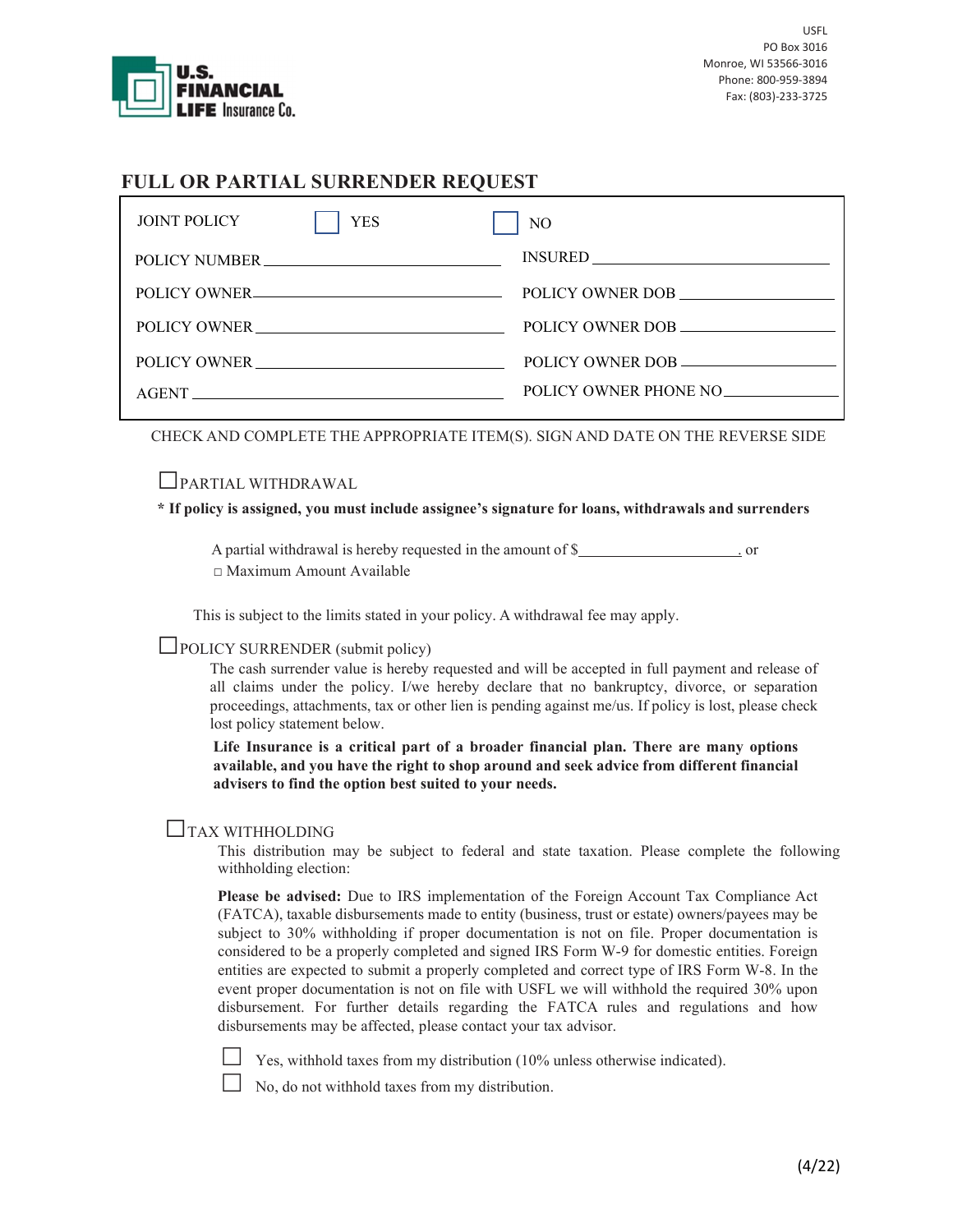

USFL PO Box 3016 Monroe, WI 53566-3016 Phone: 800-959-3894 Fax: (803)-233-3725

### RIGHTSHOLDER'S (OWNER'S) TAXPAYOR ID OR SOCIAL SECURITY NUMBER:

UNDER PENALTIES OF PERJURY, I CERTIFY THAT (i) THE NUMBER SHOWN ON THIS FORM IS MY CORRECT TAXPAYOR INDENTIFICATION NUMBER, AND (ii) I AM NOT SUBJECT TO BACKUP WITHHOLDING BECAUSE

(a) I AM EXEMPT FROM BACKUP WITHHOLDING OR (b) I HAVE NOT BEEN NOTIFIED BY THE INTERNAL REVENUE SERVICE (IRS) THAT I AM SUBJECT TO BACKUP WITHHOLDING OR (c) THE IRS HAS NOTIFIED ME THAT I AM NO LONGER SUBJECT TO BACKUP WITHHOLDING AND (iii) I AM A U.S. PERSON (INCLUDING A U.S. RESIDENT ALIEN).

CERTIFICATION INSTRUCTIONS: You must cross item (ii) above if you have been notified by the Internal Revenue Service that you are currently subject to backup withholding because of under-reporting interest or dividends on your tax return.

THE INTERNAL REVENUE SERVICE DOES NOT REQUIRE YOUR CONSENT TO ANY PROVISIONS OF THIS DOCUMENT OTHER THAN THE CERTIFICATIONS REQUIRED TO AVOID BACKUP WITHHOLDING.

□LOST POLICY STATEMENT/DUPLICATE POLICY

I declare the above policy has been lost or misplaced and request the company to issue a document describing the terms of the policy. I agree to return this document if the original policy is found.

Medallion Signature Guarantee: (Please Place Stamp Below)

 If the amount being withdrawn is \$250,000 or more, we will require a medallion signature guarantee. We may also require a medallion signature guarantee in other circumstances. You may obtain a medallion signature guarantee at most banking institutions.

A medallion signature guarantee may NOT be obtained by a notary public.

| Dated At |      |       |   |                       |
|----------|------|-------|---|-----------------------|
|          | City | State |   | Signature of Insured  |
| Date     |      |       | X |                       |
|          |      |       |   | Signature of Witness  |
| Date     |      |       | X |                       |
|          |      |       |   | Signature of Assignee |